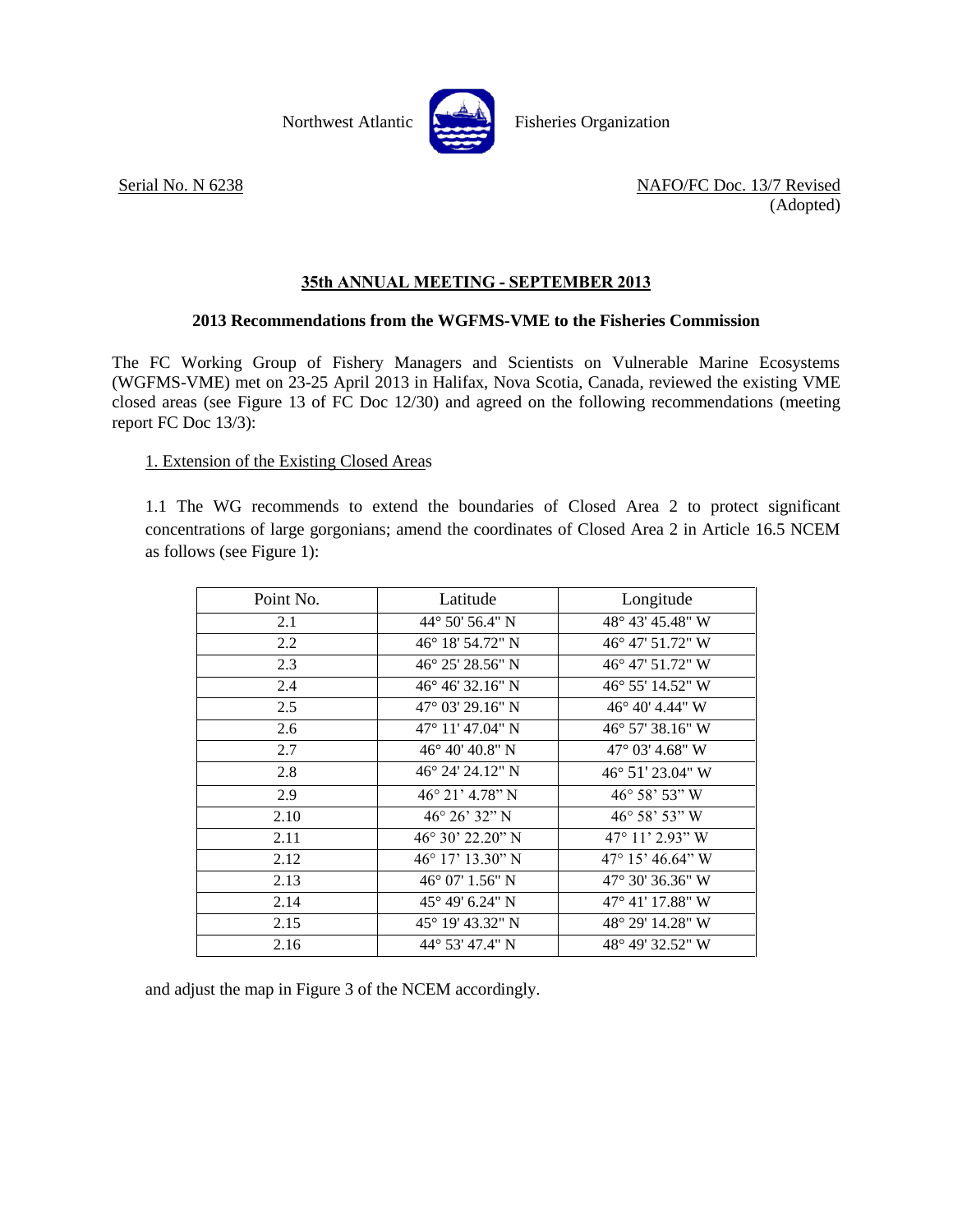

Figure 1. Polygons Delineating the Extention of Area 2

1.2 The WG recommends to extend the boundaries of Area 7 to protect significant concentrations of sea pens; amend the coordinates of Closed Area 7 in Artcile 16.5 of the NCEM as follows (see Figure 2):

| Point No. | Latitude                   | Longitude                |
|-----------|----------------------------|--------------------------|
| 7.1       | $48^{\circ} 25' 02.28''N$  | $45^{\circ}$ 17' 16.44"W |
| 7.2       | $48^{\circ} 25' 02.28''N$  | $44^{\circ}$ 54' 38.16"W |
| 7.3       | $48^{\circ}$ 19' 08.76"N   | $44^{\circ}$ 54' 38.16"W |
| 7.4       | 48° 19' 08.76"N            | 45° 01' 58.56"W          |
| 7.5       | $48^{\circ} 20' 29.76''$ N | 45° 01' 58.56"W          |
| 7.6       | $48^{\circ}$ 20' 29 76"N   | $45^{\circ}$ 17' 16.44"W |

and adjust the map in Figure 3 of the NCEM accordingly.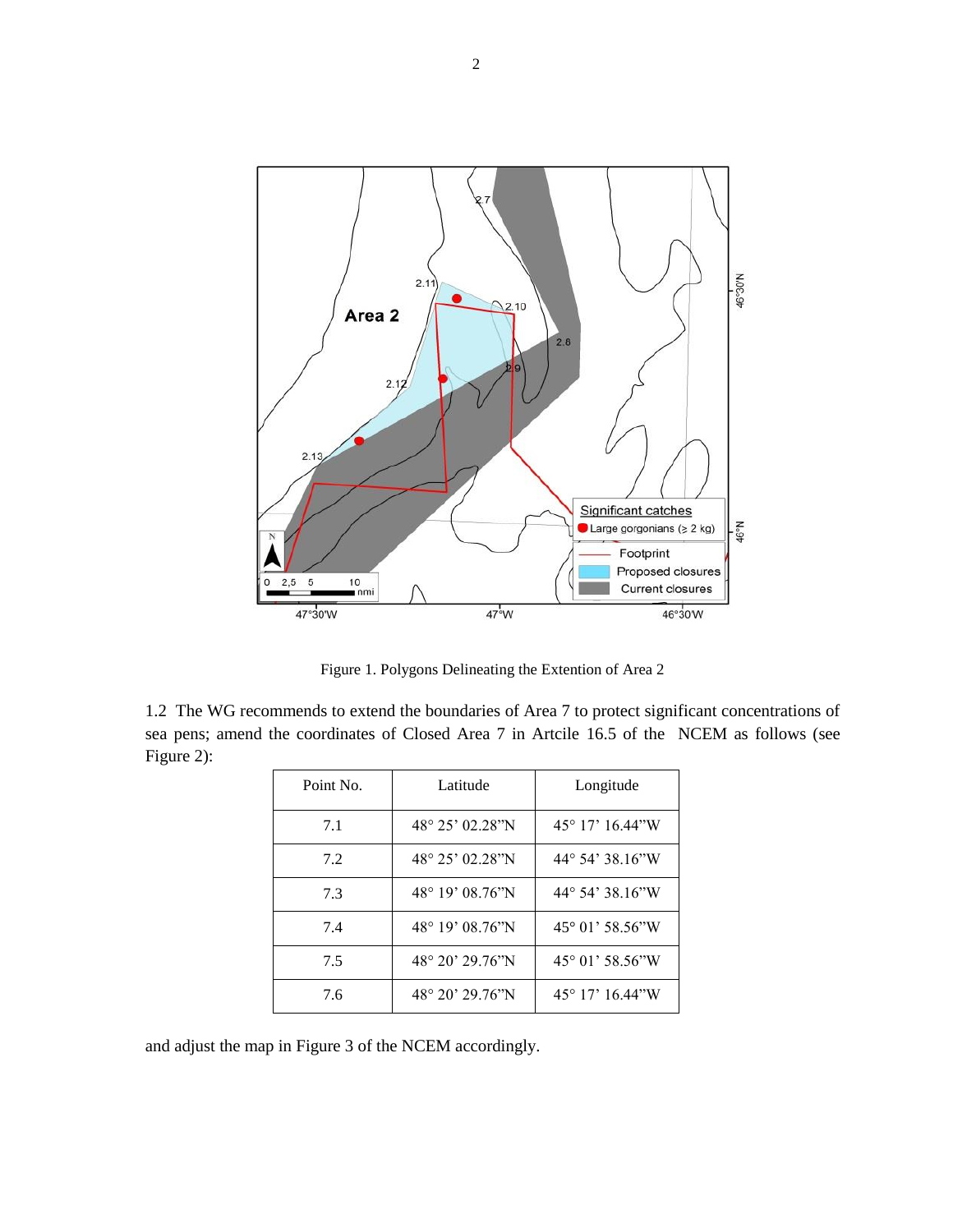

Fig. 2. Polygons Delineating the Extention of Areas 7 and 8 and the Creation of Closed Area 13 and 14.

1.3. The WG recommends to extend the boundaries of Area 8 to protect significant concentrations of sea pens; amend the coordinates of Closed Area 8 in Artcile 16.5 of the NCEM as follows (see Figure 2):

| Point No. | Latitude                   | Longitude                          |
|-----------|----------------------------|------------------------------------|
| 8.1       | $48^{\circ} 38' 07.95''$ N | $45^{\circ}$ 19' 31.92"W           |
| 8.2       | $48^{\circ}$ 38' 07.95"N   | $45^{\circ}$ 11' $44.36^{\circ}$ W |
| 8.3       | $48^{\circ} 40' 9.84''$ N  | $45^{\circ}$ 11' 44.88"W           |
| 8.4       | 48° 40' 9.84"N             | 45° 05' 35.52"W                    |
| 8.5       | $48^{\circ}$ 35' 56.4"N    | 45° 05' 35.52"W                    |
| 8.6       | $48^{\circ}$ 35' 56.4"N    | $45^{\circ}$ 19' 31.92"W           |

1.4 The WG recommends to extend the boundaries of Closed Area 10 to protect significant concentrations of sea pens; amend the coordinates of Closed Area 10 in Artcile 16.5 of the NCEM as follows (see Figure 3):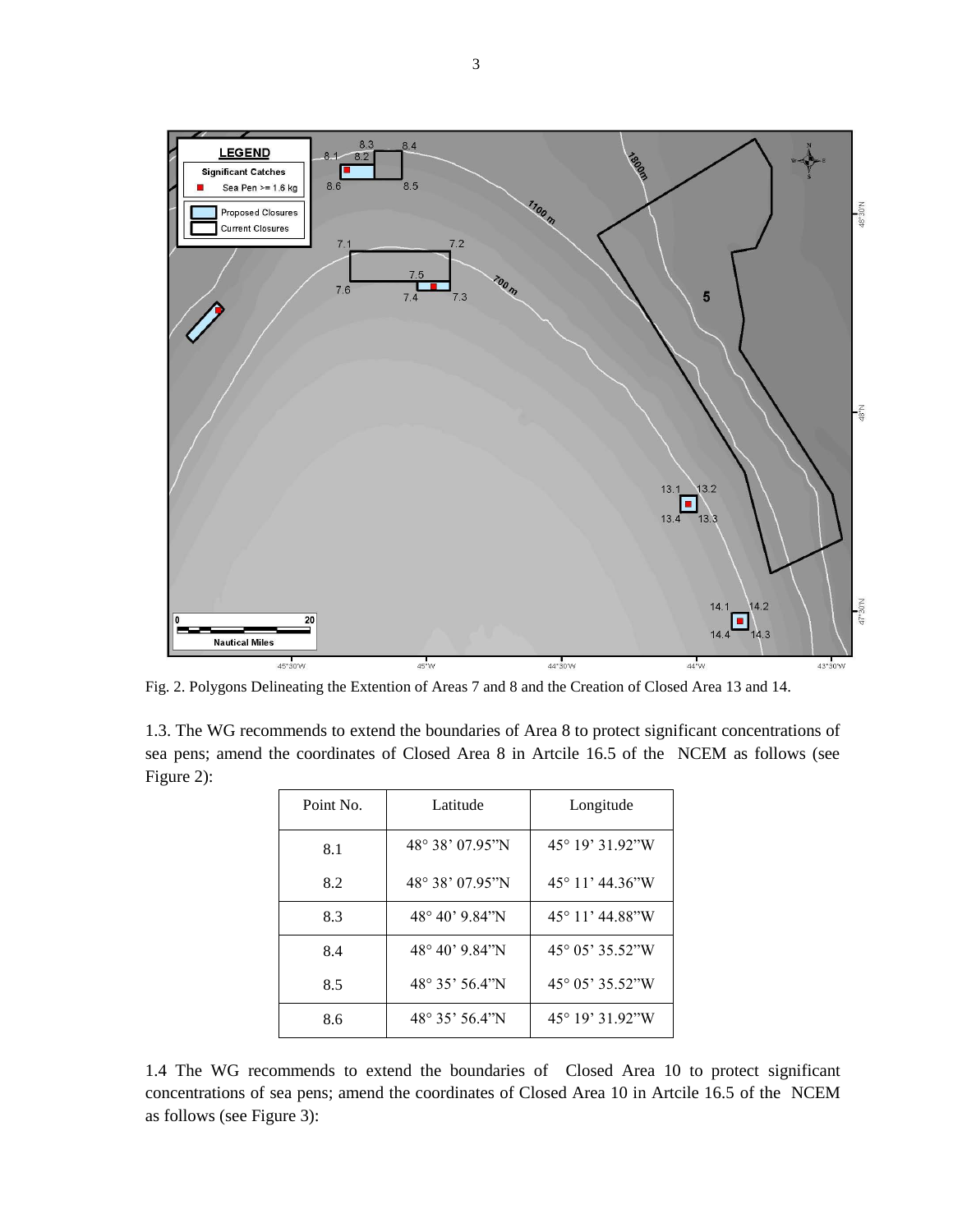| Point No. | Latitude                    | Longitude                 |
|-----------|-----------------------------|---------------------------|
| 10.1      | $47^{\circ}$ 49' 41.51" N   | $46^{\circ}$ 22' 48.18" W |
| 10.2      | $47^{\circ}$ 47' 17.14" N   | $46^{\circ}$ 17' 27.91" W |
| 10.3      | $47^{\circ}$ 58' 42.28" N   | $46^{\circ}$ 6' 43.74" W  |
| 10.4      | $47^{\circ}$ 59' 15.77" N   | $46^{\circ}$ 7' 57.76" W  |
| 10.5      | $48^{\circ}$ 7' $48.97$ " N | $45^{\circ}$ 59' 58.46" W |
| 10.6      | $48^{\circ}$ 9' 34.66" N    | $46^{\circ}$ 4' 8.54" W   |

and adjust the map in Figure 3 of the NCEM accordingly.



Figure 3. Polygons Delineating the Extention of Area 10 and the Addition of New Closed Area 12.